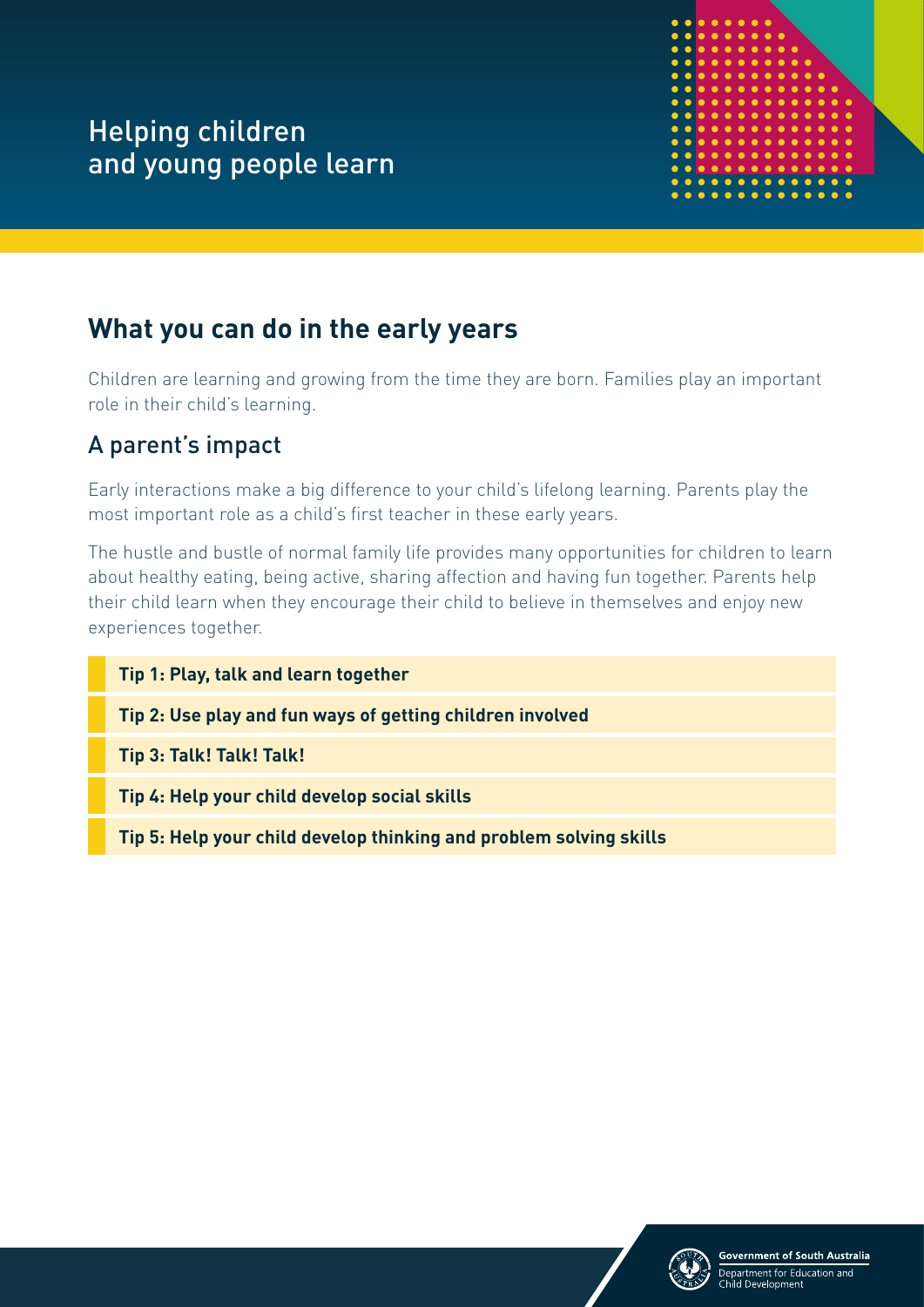

# Tip 1: Play, talk and learn together

Involve your child in the everyday activities of family life, providing a broad range of opportunities for learning. Cooking, cleaning, tidying, measuring, fixing, gardening – all these activities are great fun for young children and will help them feel part of the family and learn about life.

Here are some tips and ideas about the little things families can do in their daily routines to help a child's learning.

#### **Play**

Play with your child and encourage your child to play and explore.

*Get down and dirty in the sandpit or get creative with some art or craft projects. This is fun at any age!*

#### **Talk**

Talk with and listen to your child as part of your normal everyday activities.

*Talk about what you are doing, what will happen that day, and the world around you. Ask for their opinion and encourage them to share their ideas.*

#### **Learn**

Read stories together, notice and wonder with your child every day.

*Counting can be a fun activity in the car, at home or while you are doing chores or outdoor activities. Reading aloud from picture books can start from birth, and is an important bonding and settling ritual. For many families, book sharing is part of their bedtime rituals.*

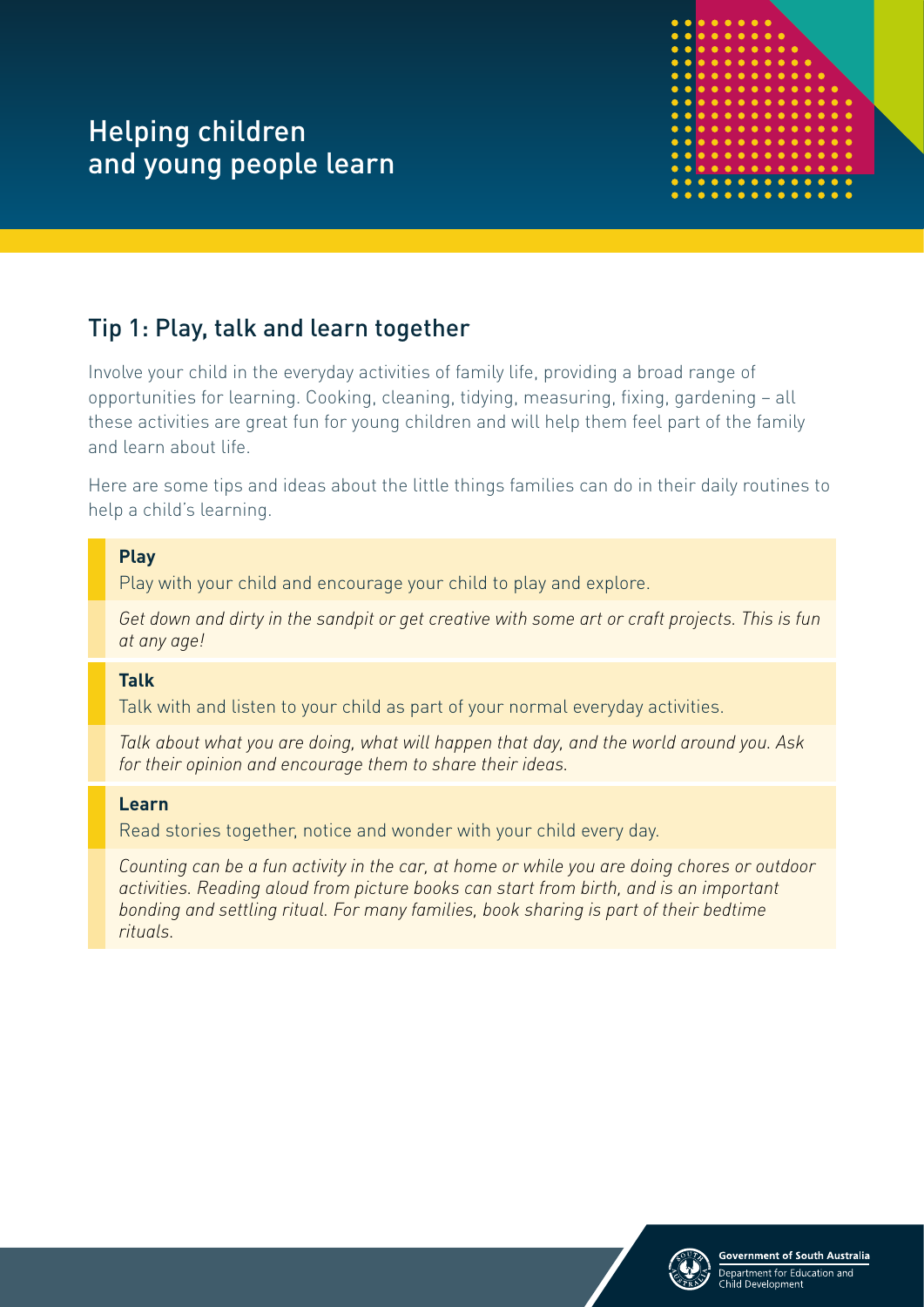

# Tip 2: Use play and fun ways of getting children involved

#### **Play with language**

Try name games, singing nursery rhymes, memorising games, shopping games, counting games – the list is endless and you're building your child's language skills by the minute.

#### **Use things in the home to explore touch, taste, and smell and talk about colour, texture, and shape**

Talk about how an orange is round, how it smells, how it feels outside and inside its peel, how it can be cut into pieces, how it tastes. Use measuring cups in a sink of water or the bath, or let your child bang and crash with the pots and pans.

#### **Get creative**

Try stringing beads, playing with clay or play dough, cutting with scissors and drawing with crayons to support children to develop the skills they need for holding pencils and writing.

#### **Play ball games, run, jump, skip, and hop**

Go outside where children have room to run, can explore and climb safely, and can play with a variety of things like water, sand, sticks and stones.

#### **Make-believe play**

You can make up stories pretending to be different people or characters, hold tea parties, play dress ups and make puppet shows for fun.

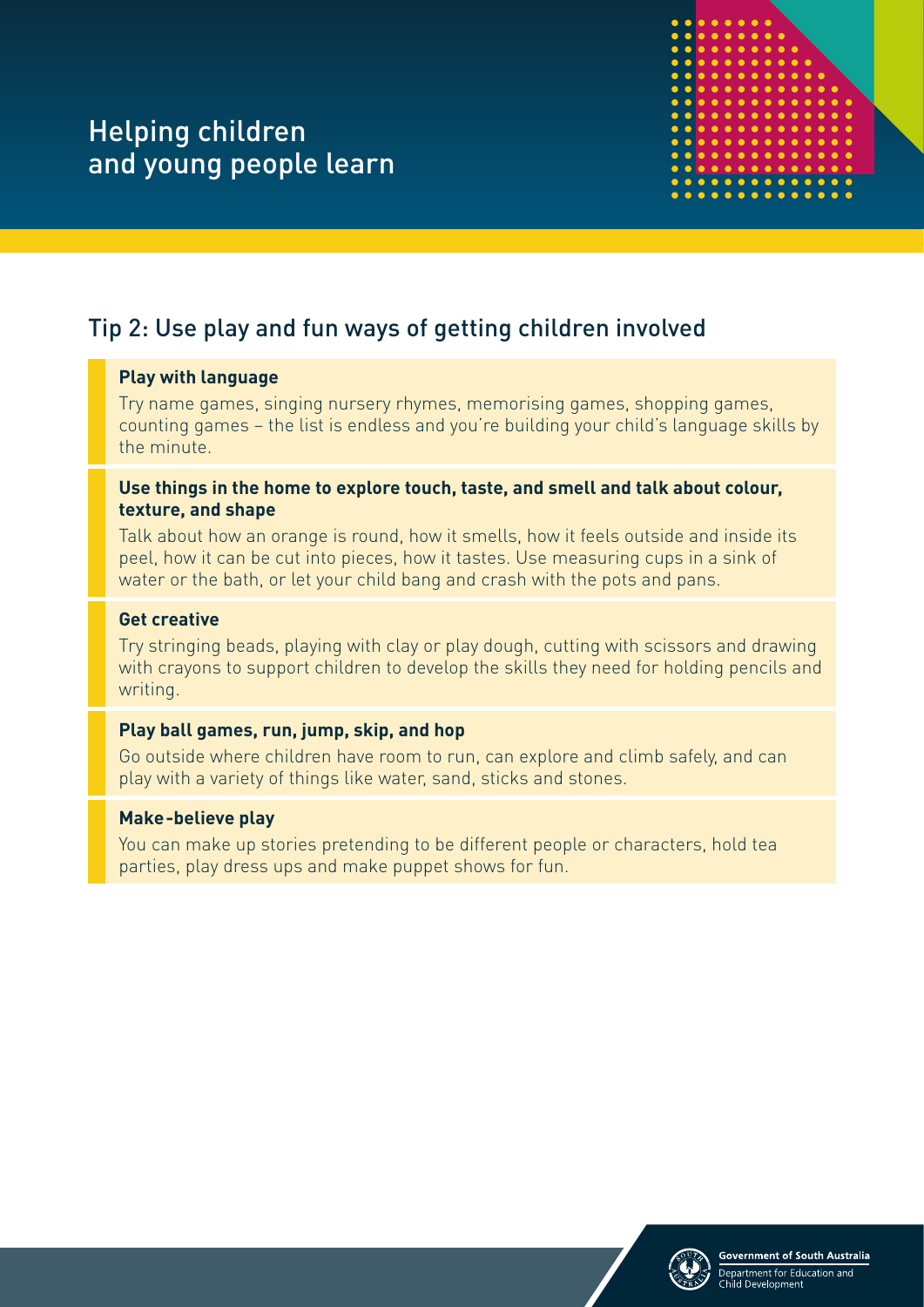

# Tip 3: Talk! Talk! Talk!

### **Talk about everyday things as you do them at home**

Talk about sorting the washing, setting the dinner table, writing the shopping list. Point out things you see when in the car, shopping or walking in the park. Talk about street signs, patterns, numbers on houses or cars, plants and animals. Play 'I Spy' together or other car games.

### **It doesn't matter if children don't talk back at first, eventually they will!**

You can also start to ask questions like 'which sock goes with this one?' and 'how many plates do we need on the table?' Older children can then get involved in activities like sorting the washing, or writing and reading the shopping list.

## Tip 4: Help your child develop social skills

You can help your child to develop social skills by providing opportunities to be around others and encouraging them to try new things.

## **Talk about how to act and what is expected**

Talk to children about things they need to learn, ways they should act in different circumstances and what is expected of them when they are at home or outside of home (eg at the shops, at school). Some children like to know a plan for the day or advance warning of when they will have to leave or stop what they are doing.

## **Help build independence, responsibility and skills for teamwork**

Involve them in shared family activities like preparing meals, tidying up, vacuuming or unpacking the shopping.

## **Play team games**

These encourage turn-taking, understanding rules, finding solutions to problems and resolving arguments without fighting.

## **Give encouragement**

You could say "I really like the way you... " and "I could see you tried your best..."

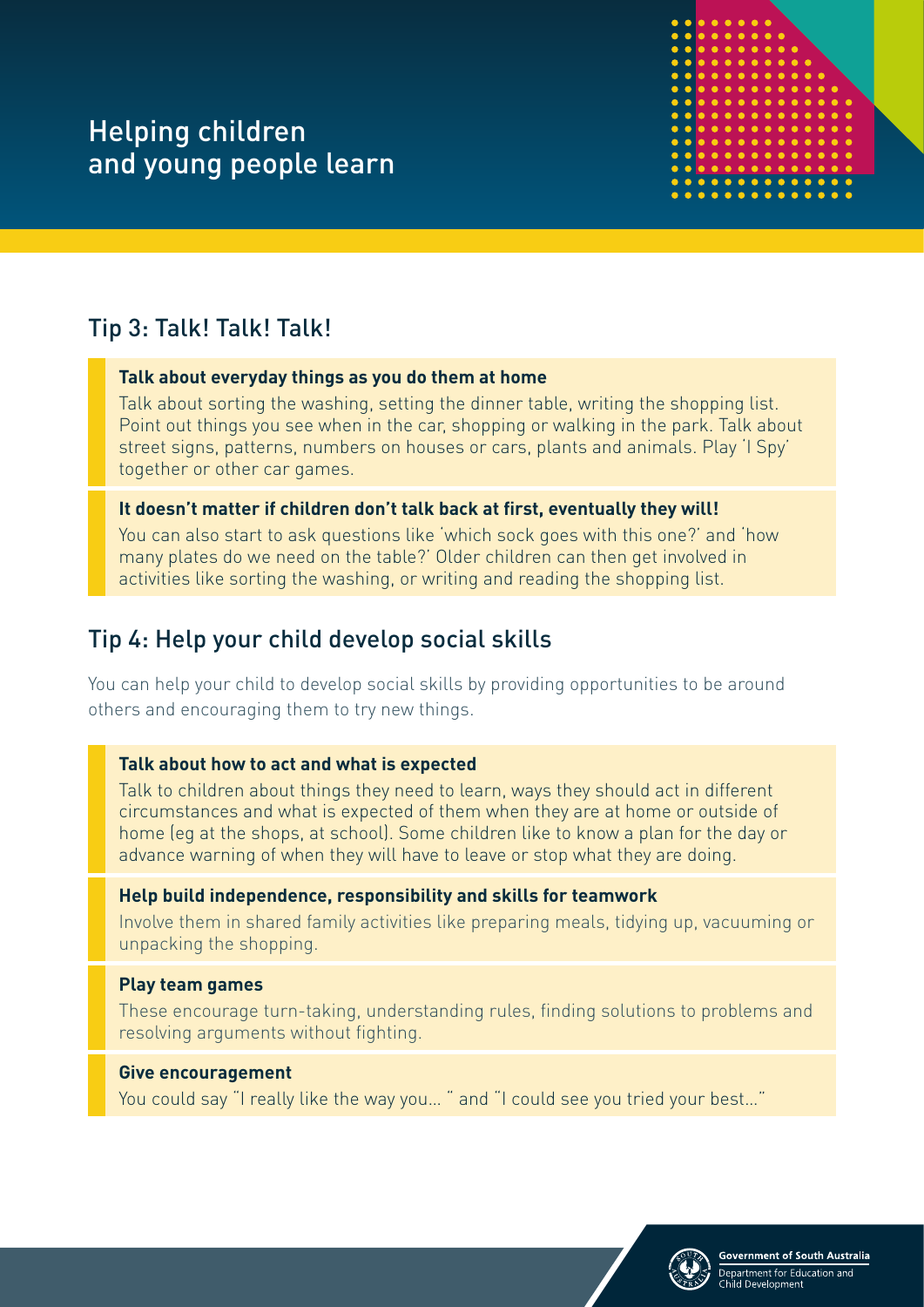

## Tip 5: Help your child develop thinking and problem solving skills

#### **Talk about everyday things at home and their colour, shape and size**

Match and label items eg a breakfast cereal in a bowl - the bowl is round, is red, is heavy, is light etc.

#### **Provide problem solving toys**

Particular toys and games can give children the opportunity to solve problems, such as constructing a block tower, doing a puzzle, matching shapes and pictures, doing jigsaws, and making a pattern with beads.

#### **Talk about ideas and opinions**

Provide children with choices to develop their confidence to make decisions themselves about what to wear in different weather and for different types of outings.

#### **Help children solve problems themselves**

When something happens or goes wrong, ask them 'what could we do next time?' and give them time to think about it.